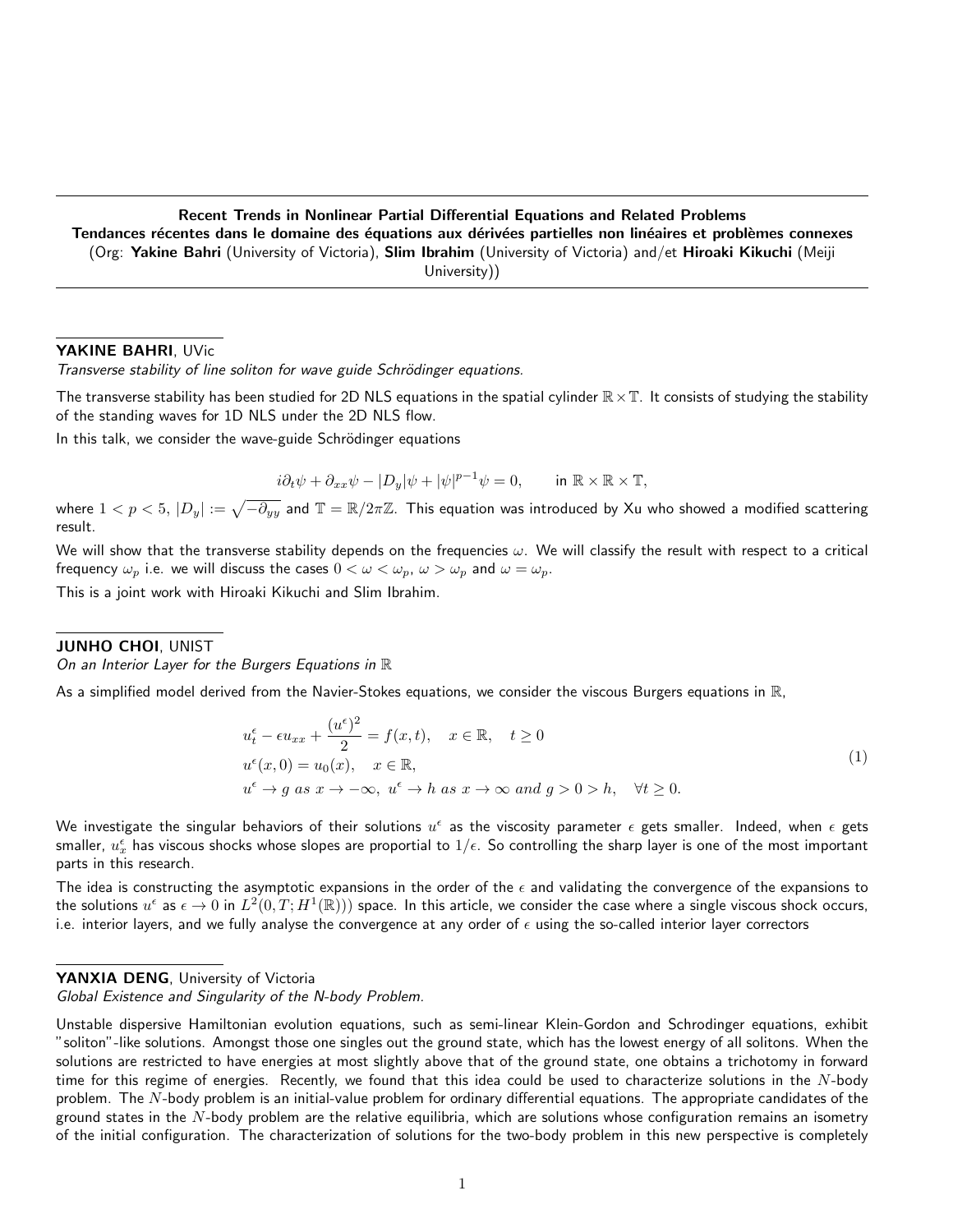solved, and it resembles the results in PDE nicely. For  $N > 2$ , the question becomes quite complicated, and I will give some partial results.

## STEPHEN GUSTAFSON, University of British Columbia

Chiral magnetic skyrmion solutions of 2D Landau-Lifshitz equations: existence.

Landau-Lifshitz equations are the basic dynamical equations in a micromagnetic description of a ferromagnet. They are naturally viewed as geometric evolution PDE of dispersive ("Schrödinger map") or mixed dispersive-diffusive type, which scale critically with respect to the physical energy in two dimensions. We describe results on existence and properties of important topological soliton solutions known as "chiral magnetic skyrmions". Joint work with Li Wang.

### **SLIM IBRAHIM, University of Victoria**

#### Relativistic Vlasov-Maxwell for strongly magnetized Plasmas

An important challenge in plasma physics is to determine whether ionized gases can be confined by strong magnetic fields. After modelling, this question leads to a penalized version of the Relativistic Vlasov Maxwell system, marked by the role of a singular term coming from the inverse of a cyclotron frequency. In this talk, I will go over the well-posedness of the corresponding Cauchy problem. This is a joint work with C. Cheverry.

## MASAHIRO IKEDA, RIKEN AIP Center

Well-posedness of fourth-order Schrödinger equation with derivative nonlinearities

In this talk, we study well-posedness of the Cauchy problem to the forth-order nonlinear Schrödinger equations with  $\gamma \in$  ${1, 2, 3}$ -times derivative nonlinearities in Sobolev space  $H<sup>s</sup>(\mathbb{R})$ :

$$
\begin{cases} i\partial_t u + \partial_x^4 u = G\left( (\partial_x^k u)_{k \le \gamma}, (\partial_x^k \bar{u})_{k \le \gamma} \right), & (t, x) \in I \times \mathbb{R}, \\ u|_{t=0} = u_0 \in H^s(\mathbb{R}), \end{cases}
$$
 (2)

where  $u:I\times\mathbb{R}\to\mathbb{C}$  is an unknown function,  $I:=[-T,T]$  denotes the existence time interval of the function  $u,~u_0\in H^s(\mathbb{R})$ is a prescribed function, and for  $s\in\mathbb R$ ,  $H^s(\mathbb R)$  denotes  $L^2(\mathbb R)$ -based Sobolev space. For  $m\in\mathbb N$  with  $m\geq 3$ , we mainly consider the  $m$ -th order nonlinearity  $G$  of the form

$$
G(z) = G(z_1, \cdots, z_{2(\gamma+1)}) := \sum_{|\alpha|=m} C_{\alpha} z^{\alpha},
$$

where  $C_\alpha\in\mathbb{C}$  with  $\alpha\in(\mathbb{N}\cup\{0\})^{2(\gamma+1)}$  are constants. The purpose of this talk is to improve the previous results obtained by several Mathematicians, that is, to treat more general nonlinearity and to prove local well-posedness of the problem in lower order Sobolev space  $H^s(\mathbb{R})$ . Our proof of the well-posedness result is based on the contraction argument on a suitable function space, via the Strichartz estimates, Kato-type smoothing estimates, Kenig-Ruiz estimates, Maximal function estimates, a linear estimate for inhomogeneous term, the bilinear Strichartz type estimate and the Littlewood-Paley theory.

## TAKAHISA INUI, Osaka University

Strichartz estimates for the damped wave equation and its application to the nonlinear problem

In this talk, we consider the damped wave equation (DW). The  $L^p$ - $L^q$  type estimate was firstly obtained by Matsumura in 1976. After his work, many researchers have obtained such type estimates. However, there are less results for the space-time estimates, which are so called Strichartz estimates. Recently, Watanabe (2017) proved the Strichartz estimates for DW in the low space-dimensional case. In this talk, I show the Strichartz estimates in the higher dimensional case. Moreover, we consider the energy critical nonlinear damped wave equation (NLDW). Precisely, we discuss the local well-posedness, the decay property, and the finite time blow-up of the solutions to NLDW.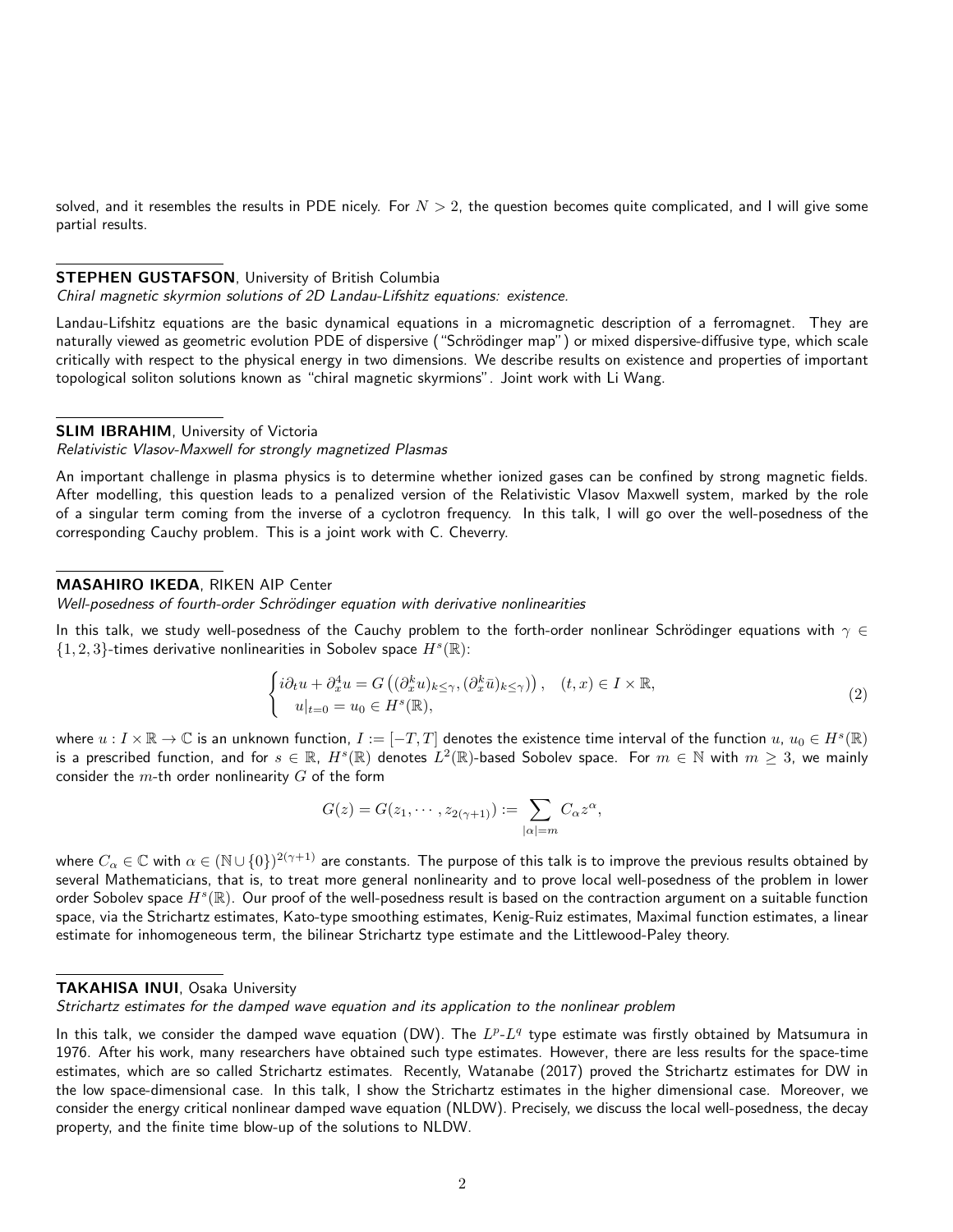## ISAO KATO, Department of Mathematics, Kyoto University Local well-posedness for the Cauchy problem of the Zakharov type system

In this talk, we consider the Cauchy problem of the Zakharov type system. The system has no dispersion in some direction in the usual Zakharov system, so we call it the degenerated Zakharov system. The linear part of the degenerated Zakharov system is more complicated than that of the Zakharov system, so it is difficult to apply directly the local well-posedness result by Ginibre-Tsutsumi-Velo(1997). There are few well-posedness results for this system. The latest result is given by Barros-Linares(2015) for the three dimensional case, and they applied the linear estimate such as the maximal function estimate and the Strichartz estimate. To obtain the local well-posedness result with lower regularity initial data, we apply the Fourier restriction norm method. In this method, the norm of the function space is reflected in the linear part of the equation. Thus, the method is a very powerful tool to recover the derivative loss and we can obtain well-posedness with low regularity initial data. We treat the non-resonant part and the resonant part more carefully than in the case of the Zakharov system because of the lack of dispersion, then we obtain the system is locally well-posed in some anisotropic Sobolev space with low regularity.

## HIROAKI KIKUCHI, Tsuda University

Minimization problem associated with ground states to combined power-type nonlinear Schrödinger equations

In this talk, we consider a minimization problem associated to ground state solutions to the following scalar field equation

$$
-\Delta u + \omega u - |u|^{p-1}u - |u|^4 u = 0 \quad \text{in } \mathbb{R}^3,
$$
 (3)

where  $\omega > 0$  and  $1 < p < 5$ .

we shall show that the minimization problem has no minimizer when  $\omega \gg 1$  and  $1 < p \le 3$ . In addition, we determine an explicit frequency threshold that classifies the existence and non-existence.

To prove our results, we employ a resolvent expansion as in Coles and Gustafson (preprint). The resolvent expansion has a singularity because of a resonance in three space dimensions. The frequency threshold appears thanks to the presence of this singularity.

This talk is based on a joint work with T. Akahori(Shizuoka), S. Ibrahim (Victoria) and H. Nawa (Meiji)

## NOBU KISHIMOTO, Kyoto University

Ill-posedness of the periodic nonlinear Schrödinger equation with third-order dispersion and Raman scattering term

We consider the nonlinear Schrödinger equation with third-order dispersion and derivative nonlinearity on the one-dimensional torus:

$$
i\partial_t u + \partial_x^2 u + i\partial_x^3 u = c_1 |u|^2 u + ic_2 \partial_x (|u|^2 u) + i\gamma \partial_x (|u|^2) u, \qquad t \in \mathbb{R}, \quad x \in \mathbb{R}/2\pi\mathbb{Z},
$$

where  $c_1, c_2$  are real constants and  $\gamma$  is a complex constant. This equation is regarded as a mathematical model for the photonic crystal fiber oscillator, and the last term, with the coefficient  $\gamma$  having non-zero imaginary part, is related to the intrapulse Raman scattering effect, which is not negligible for ultrashort optical pulses. Without the Raman scattering term (i.e., Im $\gamma = 0$ ), or for the non-periodic problem with any complex  $\gamma$ , the associated Cauchy problem is known to be locally well-posed in Sobolev spaces. We show that in the periodic setting the Raman scattering term causes ill-posedness (more precisely, non-existence of local-in-time solutions) of the Cauchy problem in Sobolev and Gevrey spaces. This talk is based on a joint work with Yoshio Tsutsumi (Kyoto University).

## **SHENGYI SHEN, University of Victoria**

Analysis about a Two fluid mode and its comparison with MHD system

We study a two fluid system which describes the motion of two charged particles in a strict neutral incompressible plasma. We study the well-posdness of the system in both space dimensions two and three. Regardless of the size of the initial data, we prove the global well-posedness of the Cauchy problem when the space dimension is two. In space dimension three, we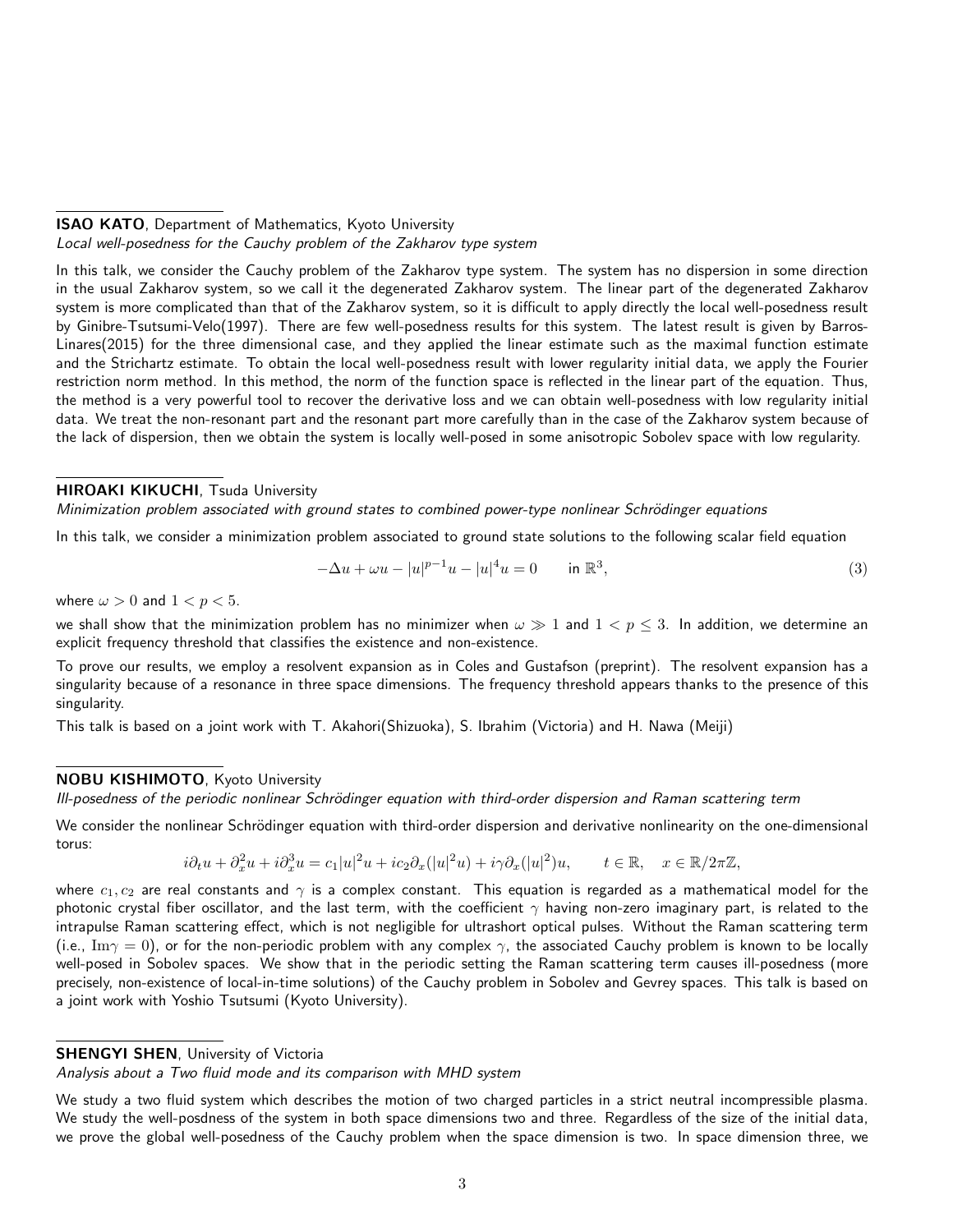construct global weak-solutions, and we prove the local well-posedness of Kato-type solutions. These solutions turn out to be global when the initial data are sufficiently small. We also study the stability of the solution around zero given that the initial data is small and has sufficient regularity. It turns out that our system is a system of regularity-loss and the  $L^2$  norm of lower derivatives of the solution decays. At last, this two fluid system can derive the classic MHD at least formally. Arsenio, Ibrahim and Masmoudi (2015) proved that the two fluid system converges to MHD under some constrain. We showed numerically that the two fluid system converges to MHD with no such constrain.

## IKKEI SHIMIZU, Kyoto University

## Remarks on local theory for Schrödinger maps near harmonic maps

In this talk, we consider the Schrödinger map equation (Landau–Lifshitz equation). In the study of the equation, one of the major method is to reduce it to some nonlinear Schrödinger equation, which is called the modified Schrödinger map equation. This talk will focus on the case of equivariant solutions under the Coulomb gauge condition. We show that the derivation of modified equation can be justified even from rough solutions. This result leads to an improvement on the uniqueness of solutions near harmonic maps.

# KEISUKE TAKASAO, Department of Mathematics, Kyoto University

## Global existence of weak solution for volume preserving mean curvature flow via phase field method

In this talk, we consider the phase field method for the volume preserving mean curvature flow. Given an  $C^1$  hypersurface, we prove the global existence of the weak solution for the volume preserving mean curvature flow via the reaction diffusion equation with a non-local term. In particular, we show the  $L^2$ -boundedness of the mean curvature which is the key estimate to prove the main theorem. In addition, we prove the monotonicity formula for the reaction diffusion equation.

# TAI-PENG TSAI, University of British Columbia

Existence, uniqueness, and regularity results for elliptic equations with drift terms in critical weak spaces

We consider Dirichlet problems for linear elliptic equations of second order in divergence form on a bounded or exterior smooth domain  $\Omega$  in  $\mathbb{R}^n$ ,  $n\geq 3$ , with drifts  $\bf b$  in the critical weak  $L^n$ -space  $L^{n,\infty}(\Omega;\mathbb{R}^n)$ , and div $\bf b\geq 0$  in  $L^{n/2,\infty}(\Omega).$  We first establish existence and uniqueness of weak solutions in  $W^{1,p}(\Omega)$  or  $D^{1,p}(\Omega)$  for any  $p$  with  $n'=n/(n-1)< p < n$ . By duality, a similar result also holds for the dual problem. Next, we prove  $W^{1,n+\epsilon}$  or  $W^{2,n/2+\delta}$ -regularity of weak solutions of the dual problem for some  $\epsilon, \delta > 0$  when the domain  $\Omega$  is bounded. By duality, these results enable us to obtain a quite general uniqueness result as well as an existence result for weak solutions belonging to  $\bigcap_{p< n'}W^{1,p}(\Omega).$  Finally, we prove a uniqueness result for exterior problems, which implies in particular that (very weak) solutions are unique in both  $L^{n/(n-2),\infty}(\Omega)$ and  $L^{n,\infty}(\Omega)$ . This is a joint work with Hyunseok Kim.

# LI WANG, University of British Columbia

Chiral magnetic skyrmion solutions of 2D Landau-Lifshitz equations: stability.

Landau-Lifshitz equations are the basic dynamical equations in a micromagnetic description of a ferromagnet. They are naturally viewed as geometric evolution PDE of dispersive ("Schrödinger map") or mixed dispersive-diffusive type, which scale critically with respect to the physical energy in two dimensions. We describe results on the stability of important topological soliton solutions known as "chiral magnetic skyrmions". Joint work with Stephen Gustafson.

# XINWEI YU, University of Alberta

A New Type of Regularity Criterion for the 3D Navier-Stokes Equations

We present a new kind of regularity criterion for the global well-posedness problem of the three dimensional Navier-Stokes equations in the whole space. The main novelty of this new criterion is that it involves the shape of the magnitude of the